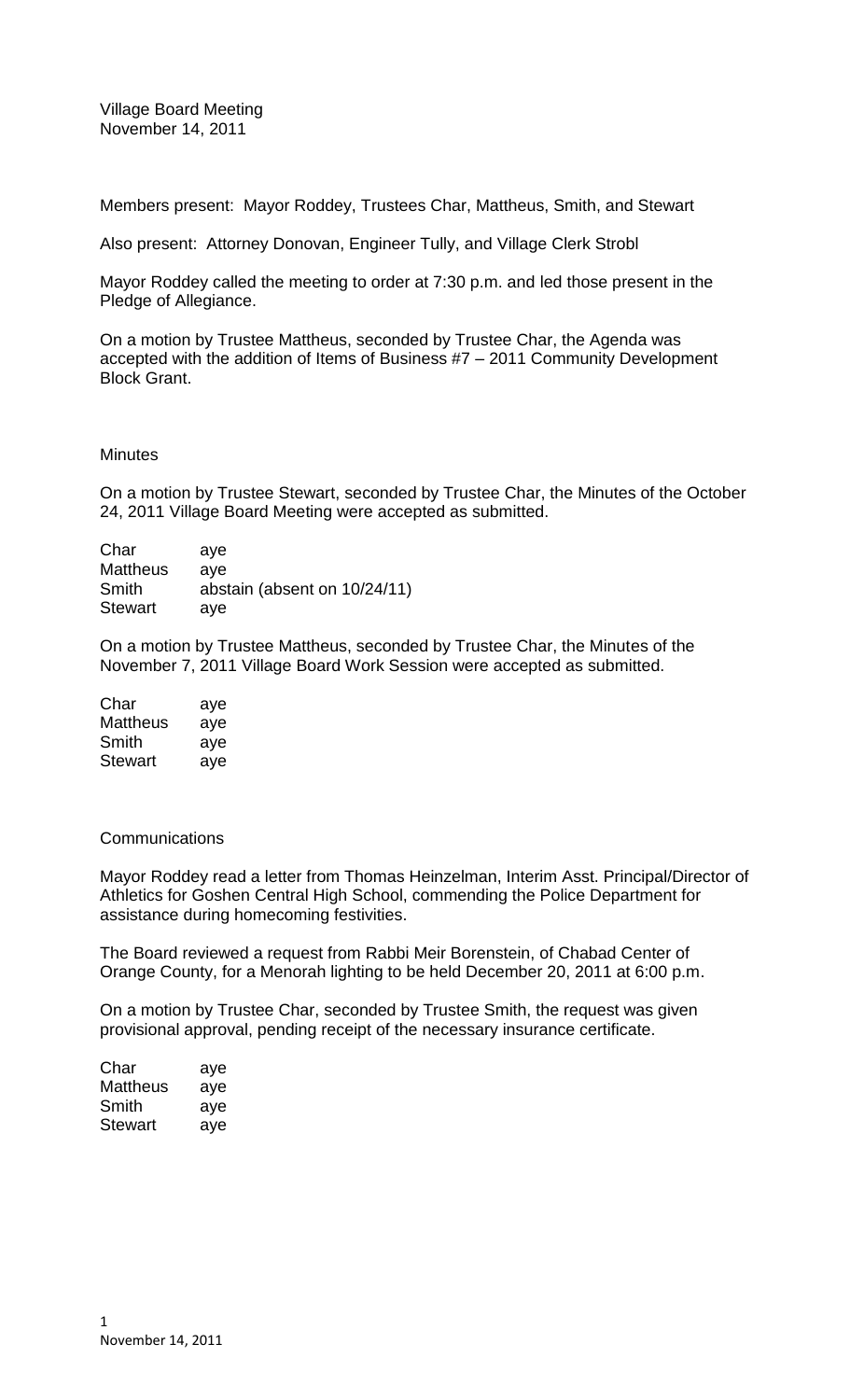Mayor Roddey read a letter from the Rev. Thomas Dicks, of the Church of St. John the Evangelist, requesting permission for a procession on December 11, 2011, in honor of Our Lady of Guadalupe, Patroness of the Americas.

On a motion by Trustee Char, seconded by Trustee Smith, the event was approved, pending receipt of the necessary paperwork.

| Char            | aye |
|-----------------|-----|
| <b>Mattheus</b> | aye |
| Smith           | aye |
| <b>Stewart</b>  | aye |

Mayor Roddey read a letter from the Commissioner of Motor Vehicles of the Governor's Traffic Safety Committee announcing an award of \$1,100 to the Village of Goshen to participate in the statewide "BUCKLE UP NEW YORK!" campaign.

# Items of Business

On a motion by Trustee Mattheus, seconded by Trustee Stewart, Cynthia Cecconello and Michael Nuzzolese are hereby authorized to attend the Hudson Valley Water Works Conference on November 17, 2011 at the IBEW Hall in Harriman, NY. It is understood that the total cost of this training is \$70.00, and that 5.0 training hours will be awarded to each participant towards recertification.

| Char     | aye |
|----------|-----|
| Mattheus | aye |
| Smith    | aye |
| Stewart  | aye |

On a motion by Trustee Mattheus, seconded by Trustee Smith, the Village of Goshen will allow free parking in the downtown area from November 25, 2011, through January 1, 2012.

| Char           | aye |
|----------------|-----|
| Mattheus       | aye |
| Smith          | aye |
| <b>Stewart</b> | aye |

On a motion by Trustee Char, seconded by Trustee Stewart, the Village Board of the Village of Goshen hereby adopts the following schedule for meetings during 2012:

The Board of Trustees of the Village of Goshen, New York, will hold Meetings in 2012 at the Village Hall, 276 Main Street, Goshen, NY at 7:30 p.m. on the following dates:

| January 9   | May 14       | September 24 |
|-------------|--------------|--------------|
| January 23  | June 11      | October 22   |
| February 13 | June 25      | November 26  |
| February 27 | July 9       | December 10  |
| March 12    | July 23      |              |
| March 26    | August 13    |              |
| April 9     | August 27    |              |
| April 23    | September 10 |              |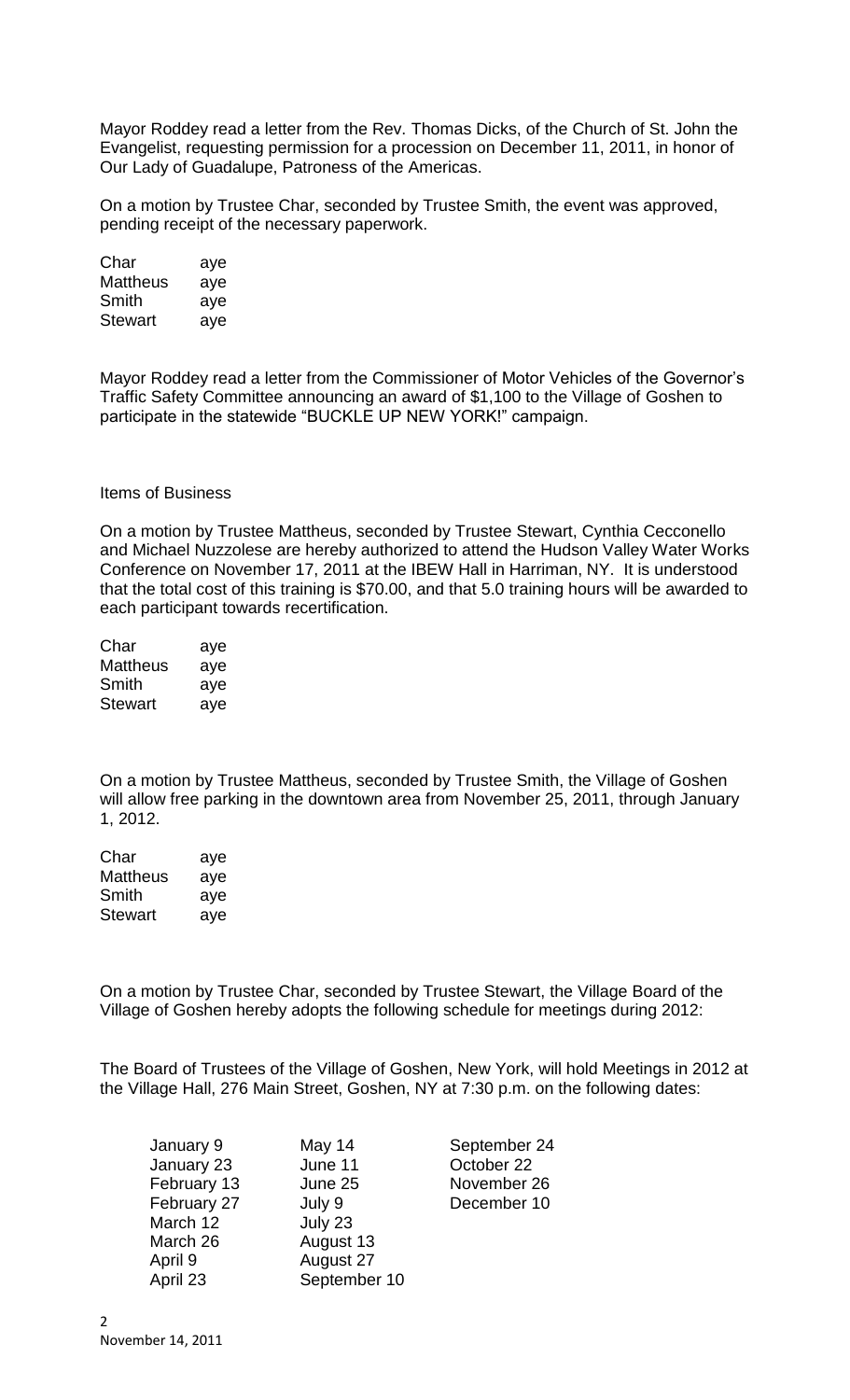The Board of Trustees will hold Work Sessions in 2012 at 7:00 p.m. on the following dates:

| February 6 | May 21   | August 20  |
|------------|----------|------------|
| March 5    | June 4   | October 1  |
| March 19   | June 18  | October 15 |
| April 2    | July 2   | November   |
| April 16   | July 16  | November   |
| May 7      | August 6 | December   |
|            |          | December   |

 $mber 5$ mber 19 mber 3 December 17

| Char     | aye |
|----------|-----|
| Mattheus | aye |
| Smith    | aye |
| Stewart  | aye |

On a motion by Trustee Smith, seconded by Trustee Char, bills as examined by members of the Board were approved in accordance with Abstract 2011/2012 number 12, check numbers 2412 through 2495, and wire transfers 12 through 14 in the amount of \$1,344,133.61.

| Char            | aye |
|-----------------|-----|
| <b>Mattheus</b> | aye |
| Smith           | aye |
| <b>Stewart</b>  | aye |

Trustee Stewart moved the following, which was seconded by Trustee Char:

**WHEREAS**, 124 Goshen Partners, L.L.C. has heretofore filed a proceeding in the Supreme Court of Orange County pursuant to Article 7 of the Real Property Tax Law seeking to contest the assessment imposed on their real property located at South Street, in the Village of Goshen, which property is designated on the tax map as Section 120, Block 1, Lot 3.1, Section 120, Block 1, Lot 3.3, Section 123, Block 1, Lot 1.11, Section 123, Block 1, Lot 2, and Section 123, Block 1, Lot 3; and

**WHEREAS**, the duties of assessing real property in the Village for purposes of real property taxation are vested with the Assessor's office for the Town of Goshen; and

**WHEREAS**, the Town of Goshen and their Assessor have heretofore determined that it is in the best interests of all parties that the proceeding commenced by 124 Goshen Partners, L.L.C., be settled and compromised; and

**WHEREAS**, the Village is in receipt of a Consent Judgment duly signed and approved by the attorneys representing the Town of Goshen, the attorneys representing the Petitioner and the Office of the Orange County Attorney which Consent Judgment has been approved by the Honorable Catherine M. Bartlett, Supreme Court Justice; and

**WHEREAS**, pursuant to the terms and provisions of said Consent Judgment the Village is obligated to refund certain tax amounts heretofore paid by 124 Goshen Partners, L.L.C.;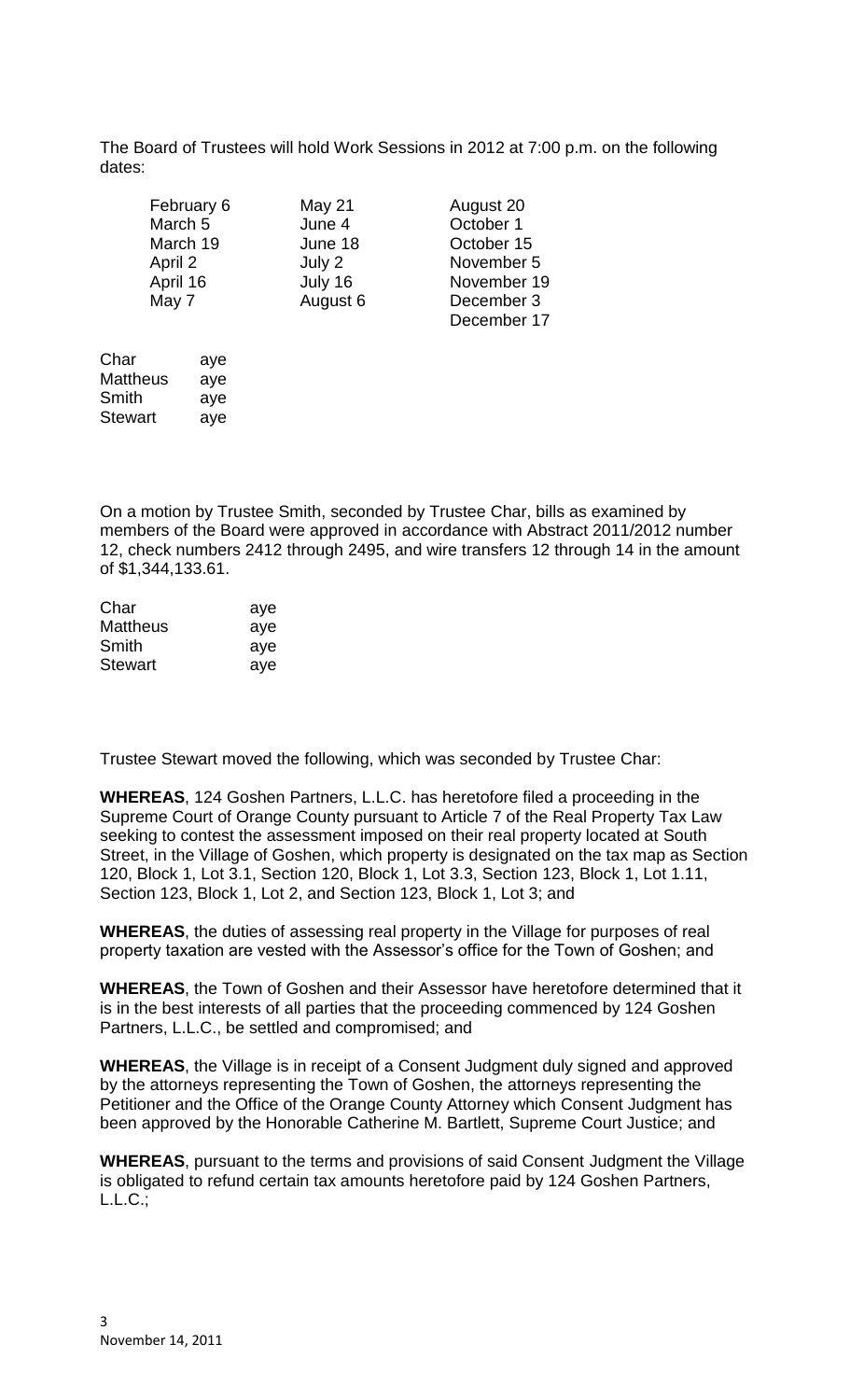### **NOW**, **THEREFORE**, it is hereby

**RESOLVED**, that pursuant to said Consent Judgment the Village Board hereby directs the Village Treasurer to issue a check in the amount of \$95,510.71 and to deliver the same to 124 Goshen Partners, L.L.C., as provided for in said Consent Judgment.

| Char           | aye |
|----------------|-----|
| Mattheus       | aye |
| Smith          | aye |
| <b>Stewart</b> | aye |

On a motion by Trustee Stewart, seconded by Trustee Char, authorization is hereby granted for the Village to advertise for bids for the provision of solid waste disposal services.

| Char     | aye |
|----------|-----|
| Mattheus | aye |
| Smith    | aye |
| Stewart  | aye |

Mayor Roddey announced the Village's award of a \$75,000 Community Development Block Grant for the purpose of sewer infrastructure improvements. The Mayor thanked the County and Lanc & Tully Engineering.

On a motion by Trustee Char, seconded by Trustee Smith, the Mayor was authorized to execute the FY-2011 Community Development Municipal Agreement.

| Char           | aye |
|----------------|-----|
| Mattheus       | aye |
| Smith          | aye |
| <b>Stewart</b> | aye |

Mayor/Trustee Comments

Trustee Mattheus noted that she is in contact with NYSEG regarding the state of the village streets on which they have worked. She also noted several clothing collection bins have recently appeared throughout the village, which needs to be investigated.

Trustee Mattheus agreed to discuss the issue with the Building Inspector.

Trustee Stewart reported for the DPW that fall leaf pick up has started and residents need to separate leaf piles from branches that were lost through storm damage.

Trustee Stewart noted that there was a terrific turnout for the Veterans' Day observance, and thanked Sureskys for their most-generous and successful Veteran's luncheon.

Trustee Char reminded residents that effective November 1<sup>st</sup> there is no parking on village streets from 2:00 a.m. to 6:00 a.m. Violators will have their vehicles ticketed and towed.

Mayor Roddey commended Sureskys for their great event honoring Veterans.